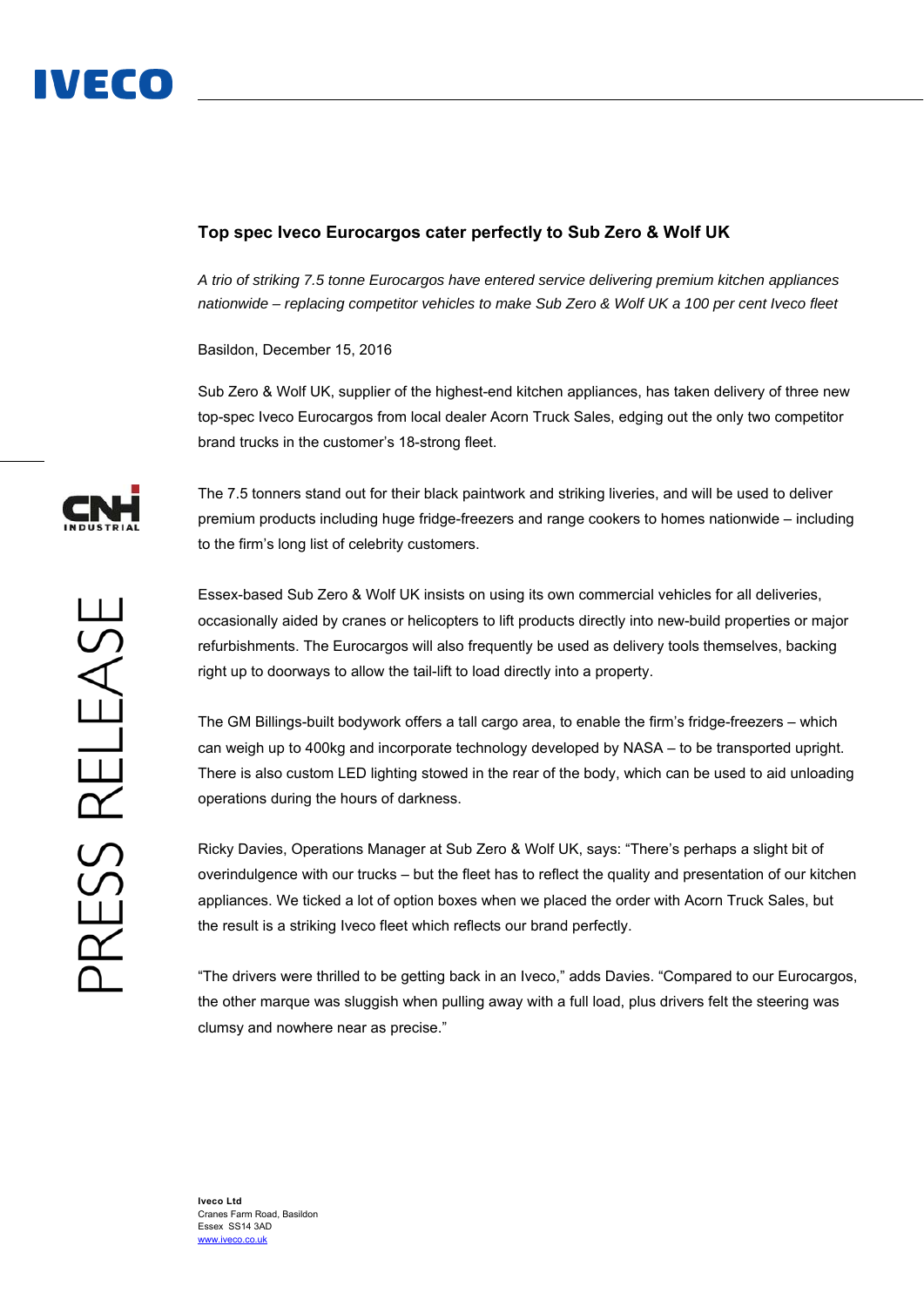

Each new Eurocargo 75E21 rigid benefits from a powerful 210 hp Euro VI engine providing ample performance for long-distance deliveries, along with all the benefits of Iveco's unique HI-SCR technology. HI-SCR means there is no need to make periodic stops for forced regeneration of the diesel particulate filter, as can happen with EGR systems. Iveco's HI-SCR technology also offers improved fuel efficiency and extended maintenance intervals, plus it is less complex and lighter than rival power plants – resulting in a payload advantage.

The new arrivals are also the first vehicles on the fleet to feature Iveco's two-pedal EuroTronic gearbox, manufactured by ZF. Sub Zero & Wolf UK's drivers have described the automated gearbox as "fantastic on London roads", and praised the crawl reverse mode, precise steering and great turning circle for making the vehicle extremely safe and easy to manoeuvre – living up to the Eurocargos' name as 'the truck the city likes'.

Supplied on contract hire by Iveco Capital, each of the new vehicles has been specified with options including an external sun visor, headlamp washer jets, heated electric mirrors with chrome caps, fog lights and a full height cab roof spoiler. For maximum safety, the specification also includes reversing buzzers, remote central locking, special strap-loading points in the bodywork to secure appliances, plus ABS, ASR, ESP and AEBS. Air-conditioning, steering-wheel mounted controls, a mobile office facility to provide document storage and a working 'table' in the cab, plus an air-suspended driver's seat make the driving experience extremely comfortable for the driver.

Sub Zero & Wolf UK expects to keep the new trucks in operation for the next three years, clocking-up around 80,000 miles per year. They will operate UK-wide, with deliveries stretching from luxury homes in London and along the south coast to country estates and castles in the Scottish Highlands.

## **Iveco**

*Iveco is a brand of CNH Industrial N.V., a World leader in Capital Goods listed on the New York Stock Exchange (NYSE: CNHI) and on the MercatoTelematicoAzionario of the BorsaItaliana (MI: CNHI). Iveco designs, manufactures and markets a wide range of light, medium and heavy commercial vehicles, off-road trucks, and vehicles for applications such as off-road missions.* 

*The brand's wide range of products include the Daily, a vehicle that covers the 3 – 7 tonne vehicle weight segment, the Eurocargo from 6 – 19tonnes, the Trakker (dedicated to off-road missions) and the Stralis, both over 16 tonnes. In addition, the Iveco Astra brand builds off-road trucks, rigid and articulated dumpers as well as special vehicles.*